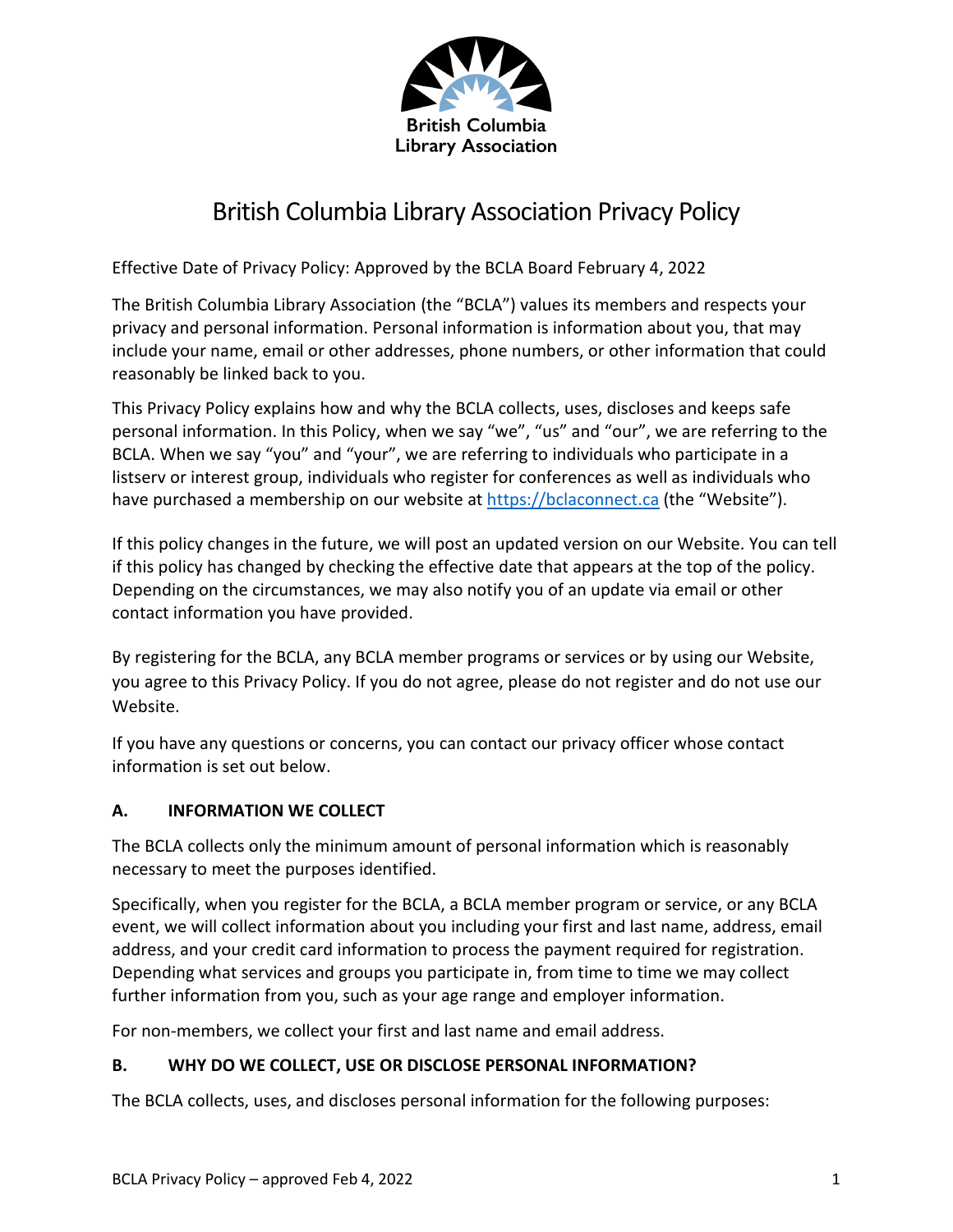

- To create, maintain and administer accounts with the BCLA;
- To process membership payment, and reminders to renew your membership each year;
- To deliver membership benefits and services, including user content, communications regarding professional development opportunities, annual general meetings, conferences and other BCLA events and activities;
- To register individuals, on request, in BCLA activities and events, such as conferences and professional development opportunities;
- To administer events that you register for, maintain a record of your registrations, and to send reminders about events from time to time, depending on the nature of the event;
- To inform you of, and to administer and fulfill, surveys and other promotions;
- To provide you with the benefits you sign up for, including through registration for a section or interest group;
- To administer an individual's membership in, and support the activities of, the BCLA board or a board committee;
- For business administrative purposes including to understand how our website is used and improve our online services; and
- As otherwise permitted or required by law.

By voluntarily providing your personal information in the course of your participation in sections, programs, services and interest groups, you consent to the collection, use and disclosure of that personal information as necessary for the purposes for which it is provided.

From time to time, we may use some personal information to create aggregate statistical reports. There is no identifiable information about any individual in these reports. We use these reports to help us better understand our member population, including demographics, average level of involvement with the BCLA and related activities and location. This helps us meet current needs and predict future growth and member needs so we can make budgeting and planning decisions.

If a survey collects personal information, we will tell you at the time of the survey what the purposes of the collection are.

If necessary, we may use or disclose personal information to comply with applicable law, enforce our Website policies, or protect ours or others' rights, property, or safety.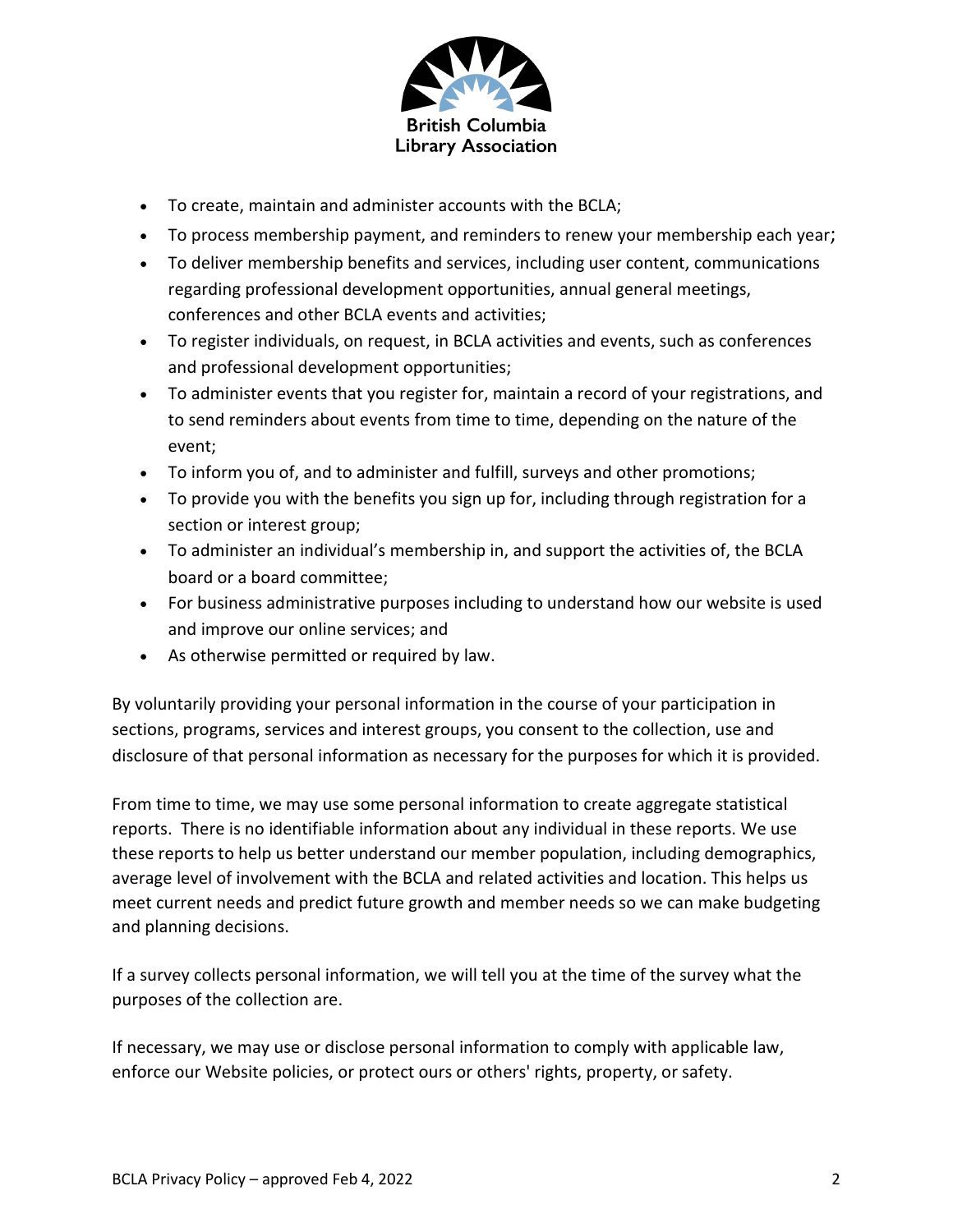

You may opt out from receiving communications from the BCLA at any time by clicking the unsubscribe link at the bottom of our emails or by contacting our privacy officer.

## **C. PERKOPOLIS**

The BCLA offers its members the option to opt-in to Perkopolis, a free program that provides exclusive discounts on a number of services. If a member joins Perkopolis, any information a member provides to Perkopolis will be subject to Perkopolis's privacy policy, which can be found here: Privacy Policy - [Perkopolis Discount Programs](http://corporate.perkopolis.com/privacy-policy/)

# **D. COOKIES**

Cookies are small pieces of information that are stored by your browser on your computer's hard drive. We use cookies to ensure our Website functions so that you can use the services on the Website. Most web browsers automatically accept cookies, but you can control cookies through your browser preference settings, however please be aware that your settings choices may affect how you can use the Website. We also use Google Analytics cookies to help us understand how our Website is used, including to understand the number of visitors, the average time spent on the site and on each page. To reject the Google Analytics cookies, download and install Google Analytics Opt-Out Browser Add-on. [hyperlink: [Google Analytics](https://tools.google.com/dlpage/gaoptout)  [Opt-out Browser Add-on Download Page\]](https://tools.google.com/dlpage/gaoptout)

When accessing our Website, you are asked whether you consent to our use of cookies. You are not required to provide your consent. If you do provide your consent, you may withdraw your consent at any time.

## **E. DISCLOSURE OF PERSONAL INFORMATION**

We do not sell or trade your personal information for marketing, advertising, or promotional purposes. We may disclose personal information to third party contractors, including service providers who assist us in delivering services for the BCLA, including our Website host providers and event planners. We use contracts to ensure that those parties agree to keep this information secure and use it only for the specified purposes.

The BCLA provides a platform for the creation and operation of sections and interest groups for members and non-members. When you register for a section or interest group, your personal information may be collected, used and disclosed for the purposes of that section or interest group. At that time, you will be told about the scope of the activities of that section or interest group, and about who is involved in managing it. You will also be told what information may be posted on the section/interest group pages that are hosted on the BCLA website.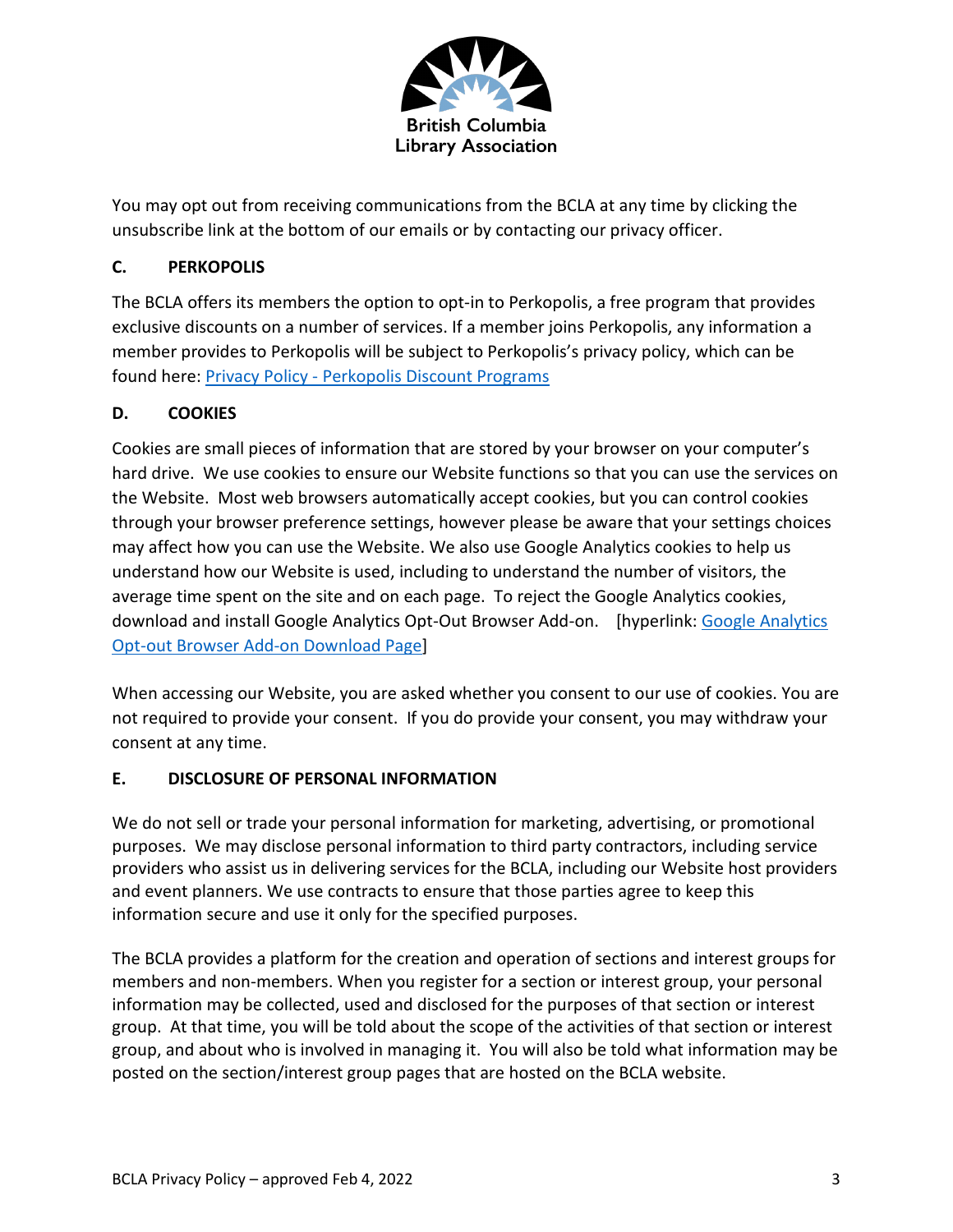

# **F. SECURITY**

We use technical, administrative and contractual measures to protect personal information in our custody or under our control. Access to personal information is limited to those employees, contractors, service providers and volunteers who need access to carry out the purposes for which the information was collected and otherwise as described in this Privacy Policy.

All personal information is encrypted, stored on secure servers and behind a firewall. We ensure our employees, contractors and volunteers are trained to protect personal information with appropriate security safeguards and are required to respect the confidentiality of such information.

Your password controls access to your account. You are responsible for protecting the security of your passwords. Please be aware that, despite our best efforts, no security measures are perfect or impenetrable. To help ensure the privacy of your information, we strongly recommend you store your password in a safe place, change it frequently, and not share your user name and password with others.

# **G. CHILDREN'S INFORMATION**

Except where a BCLA program is specifically intended to be used by children (such as the BC Summer Reading Club Program), we do not otherwise intend to collect information about children. Any program that is specifically intended to collect personal information about children has a program-specific privacy policy. If we discover that we have inadvertently collected personal information from a child, we will promptly delete that information.

## **H. STORAGE, RETENTION AND DISPOSAL**

We retain information for as long as necessary for the identified purposes and as otherwise required by law. Our database is kept active with your registration information from year to year; however, you are required to renew your membership each year. If you choose to no longer be a member of the BCLA, your status will become inactive. We will securely dispose of personal information when it is no longer needed for identified purposes or as required by law.

## **I. ACCURACY**

We take reasonable efforts to ensure that we maintain the accuracy of personal information, but we rely on you to ensure the accuracy and completeness of the personal information you provide. Please ensure you update your contact information with us if you move, change